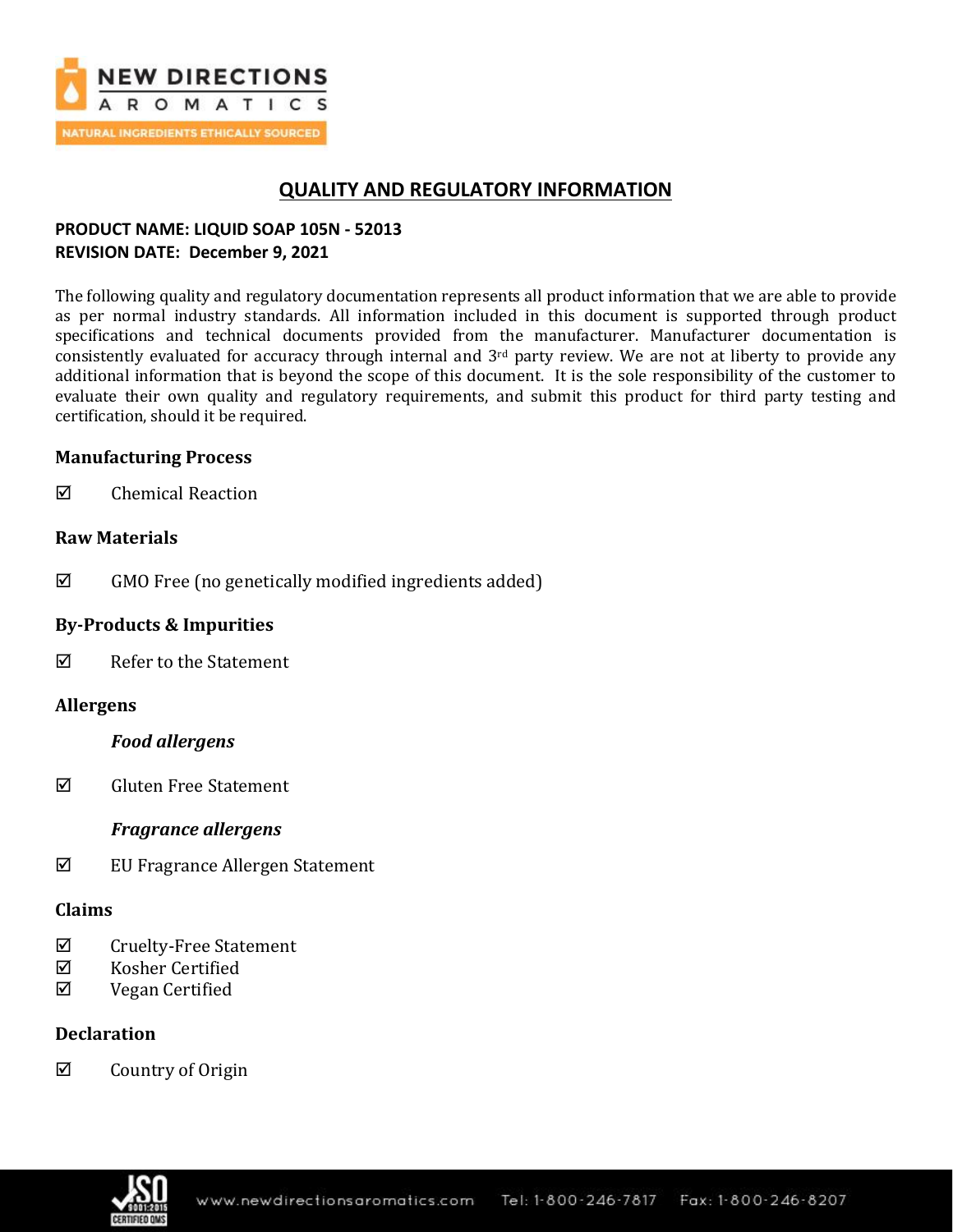

# **GMO STATEMENT**

### **PRODUCT NAME: LIQUID SOAP 105N - 52013**

We hereby declare that, to the best of our knowledge, this product was not produced from or with GMO plant material.

#### **Disclaimer & Caution:**

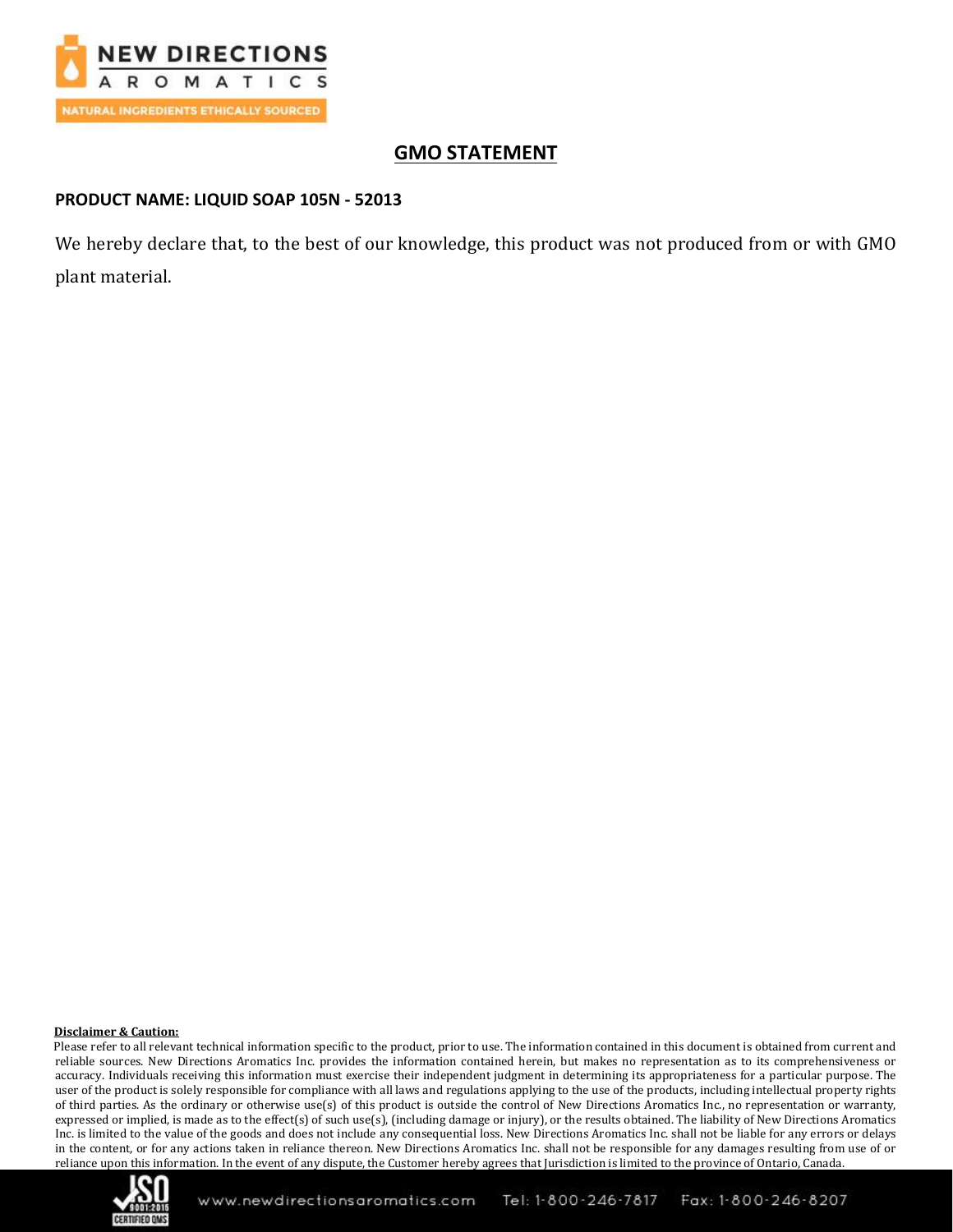

# **BY-PRODUCTS & IMPURITIES STATEMENT**

### **PRODUCT NAME: LIQUID SOAP 105N - 52013**

We hereby declare that, to the best of our knowledge, this product does not contain and was not manufactured with any of the following by products & impurities:

- Parabens
- Phthalates
- Sodium Laureth Sulfate (SLES)
- Sodium Lauryl Sulfate (SLS)
- Diethylene glycol

#### **Disclaimer & Caution:**

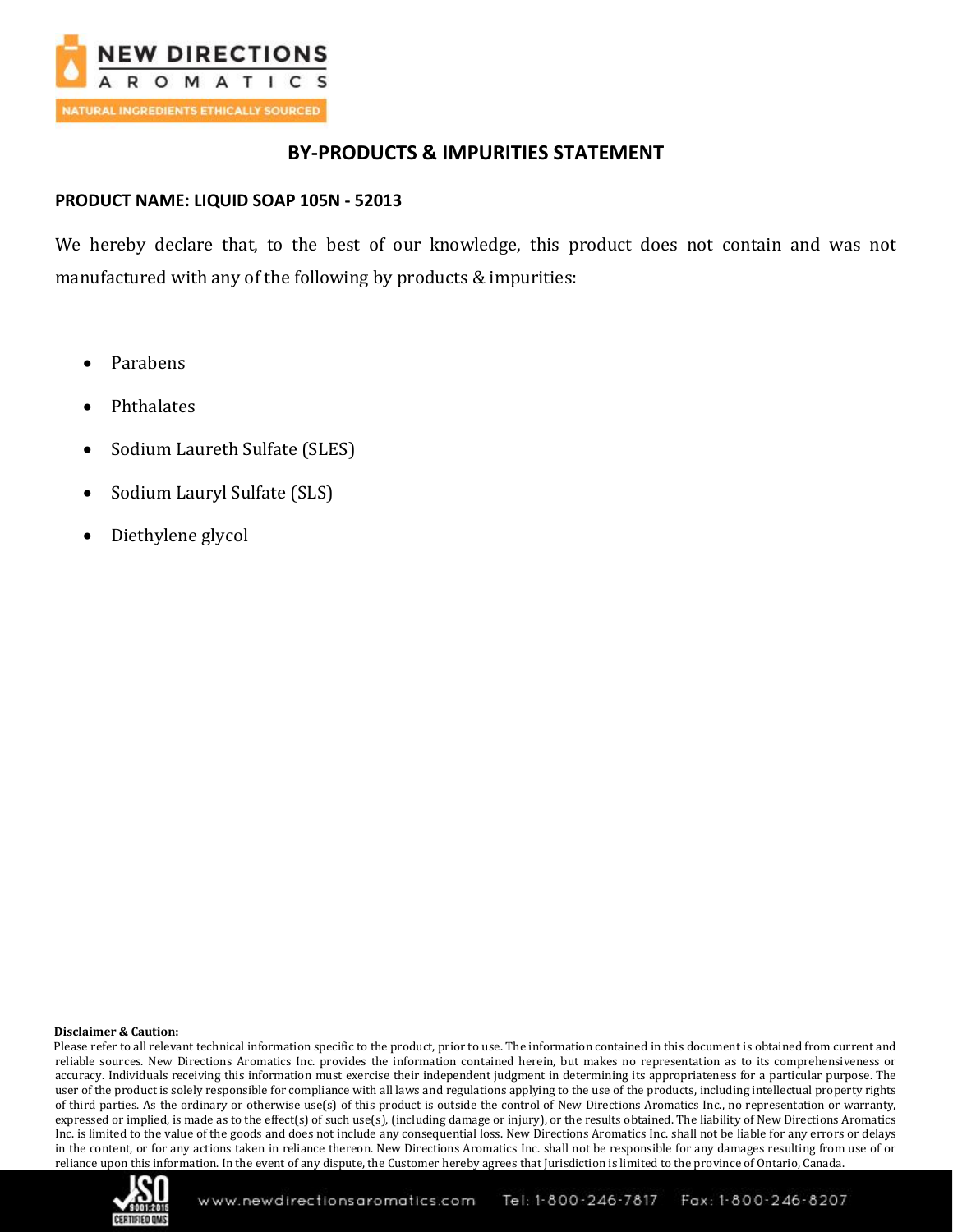

## **EU FRAGRANCE ALLERGEN STATEMENT**

#### **PRODUCT NAME: LIQUID SOAP 105N - 52013**

We hereby declare that, to the best of our knowledge, based on processing information and raw materials used, Fragrance Allergens listed in the EU Regulation 1223/2009 Annex III, N0 67-92 are not likely to be present.

#### **Disclaimer & Caution:**

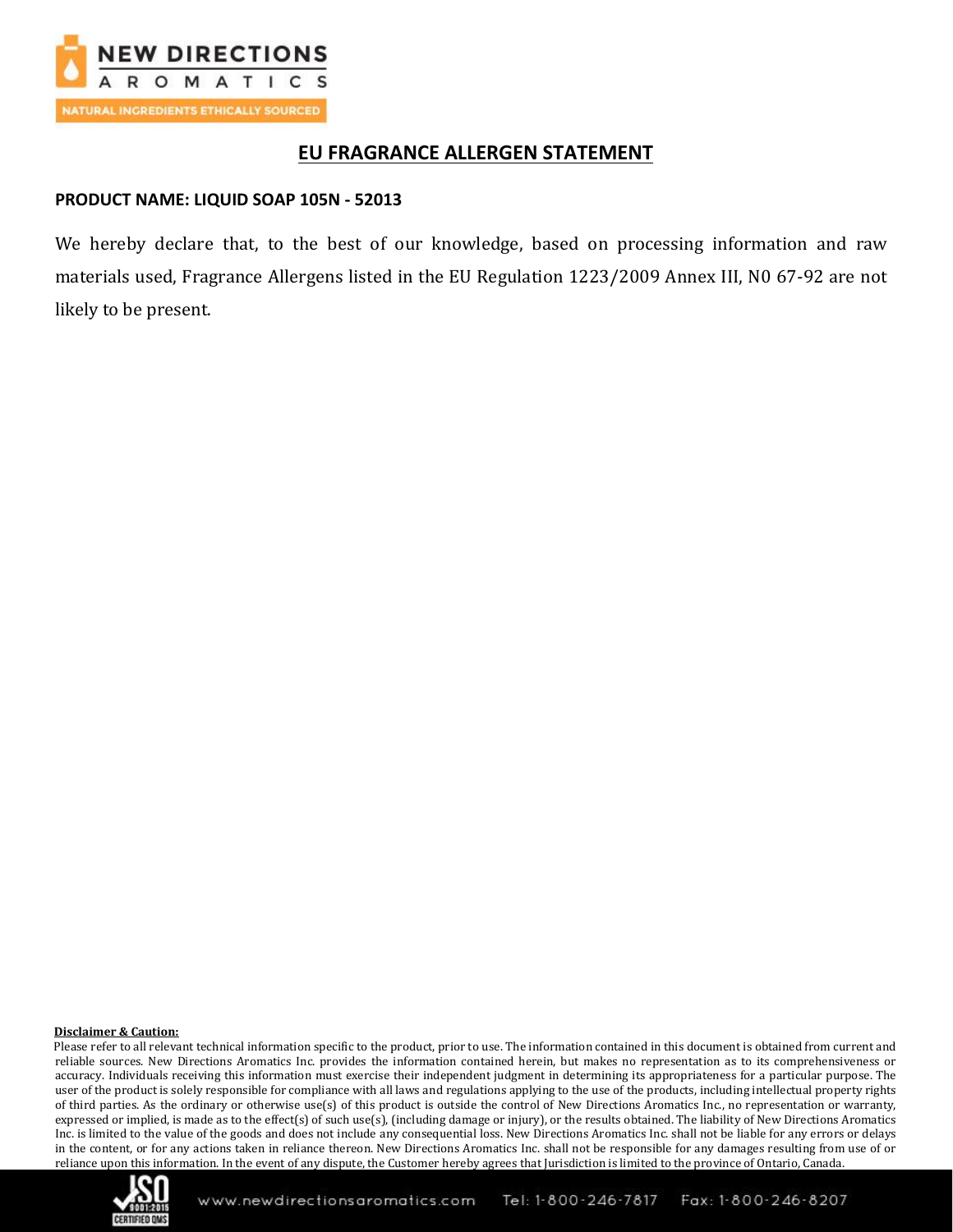

# **CRUELTY-FREE STATEMENT**

### **PRODUCT NAME: LIQUID SOAP 105N - 52013**

We hereby declare that, to the best of our knowledge, this product has not been tested on animals.

#### **Disclaimer & Caution:**

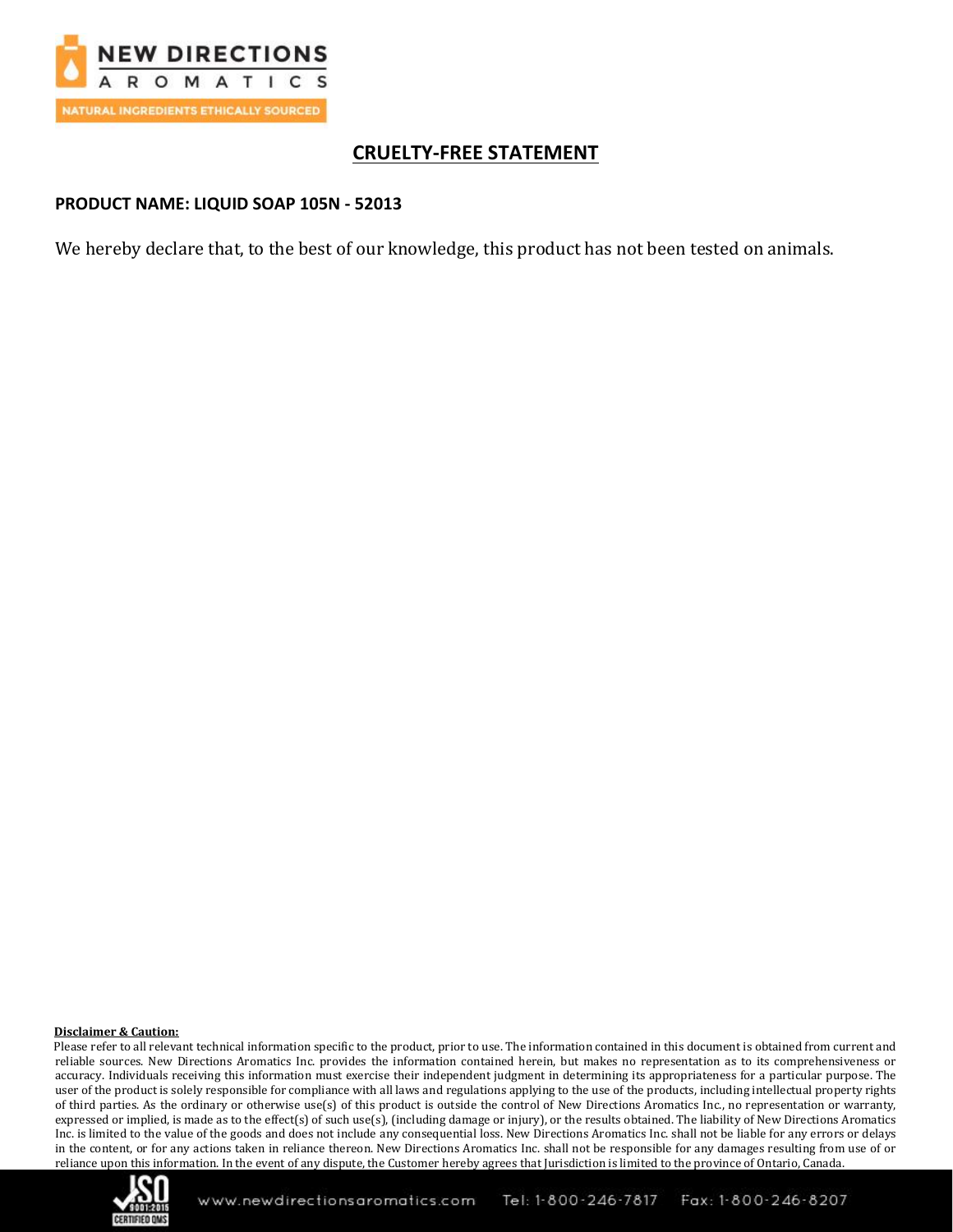

# **KOSHER STATEMENT**

### **PRODUCT NAME: LIQUID SOAP 105N - 52013**

We hereby confirm that this product has been certified to Kosher standards.

#### **Disclaimer & Caution:**

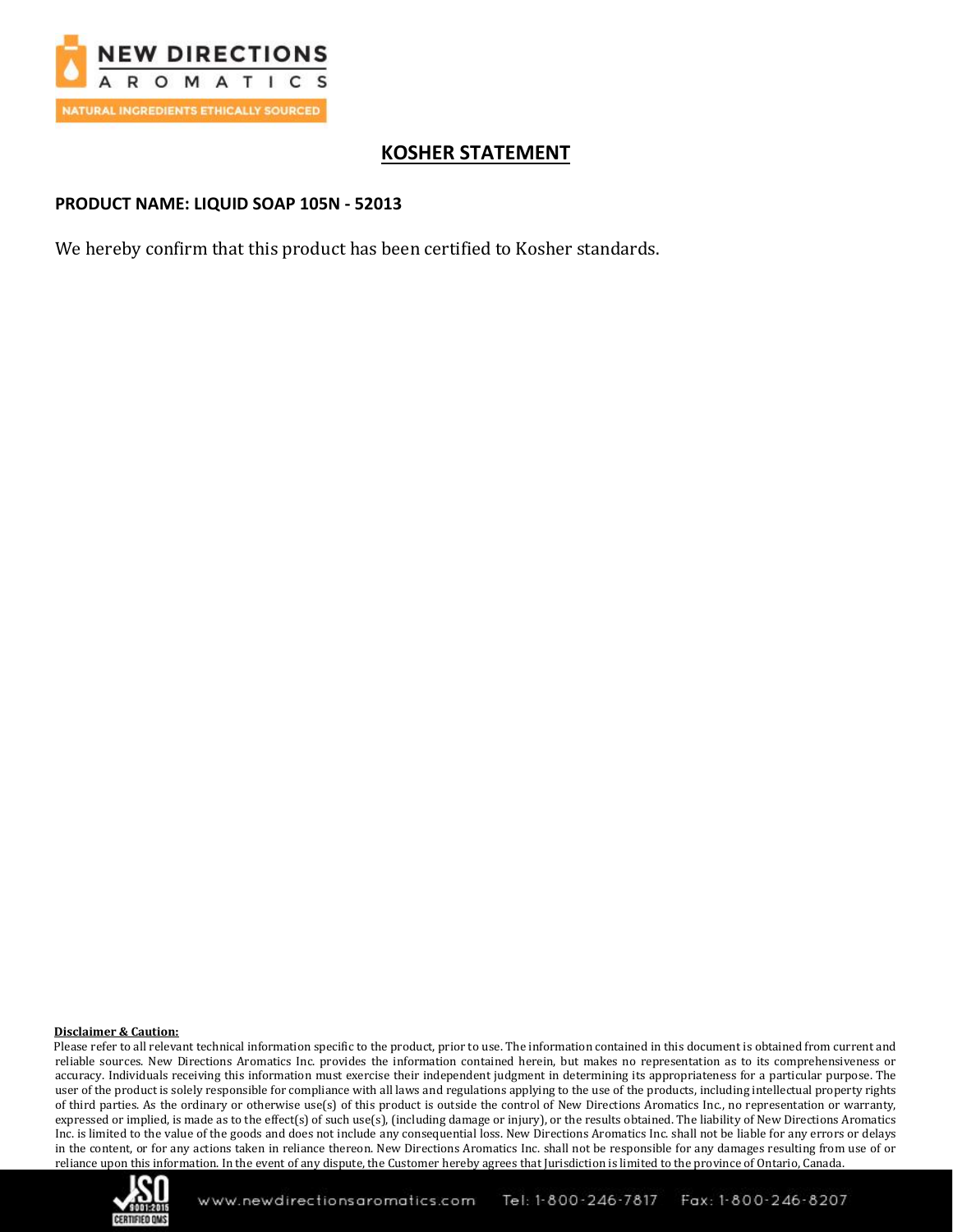

# **VEGAN STATEMENT**

### **PRODUCT NAME: LIQUID SOAP 105N - 52013**

We hereby confirm that this product has been certified to Vegan standards.

#### **Disclaimer & Caution:**